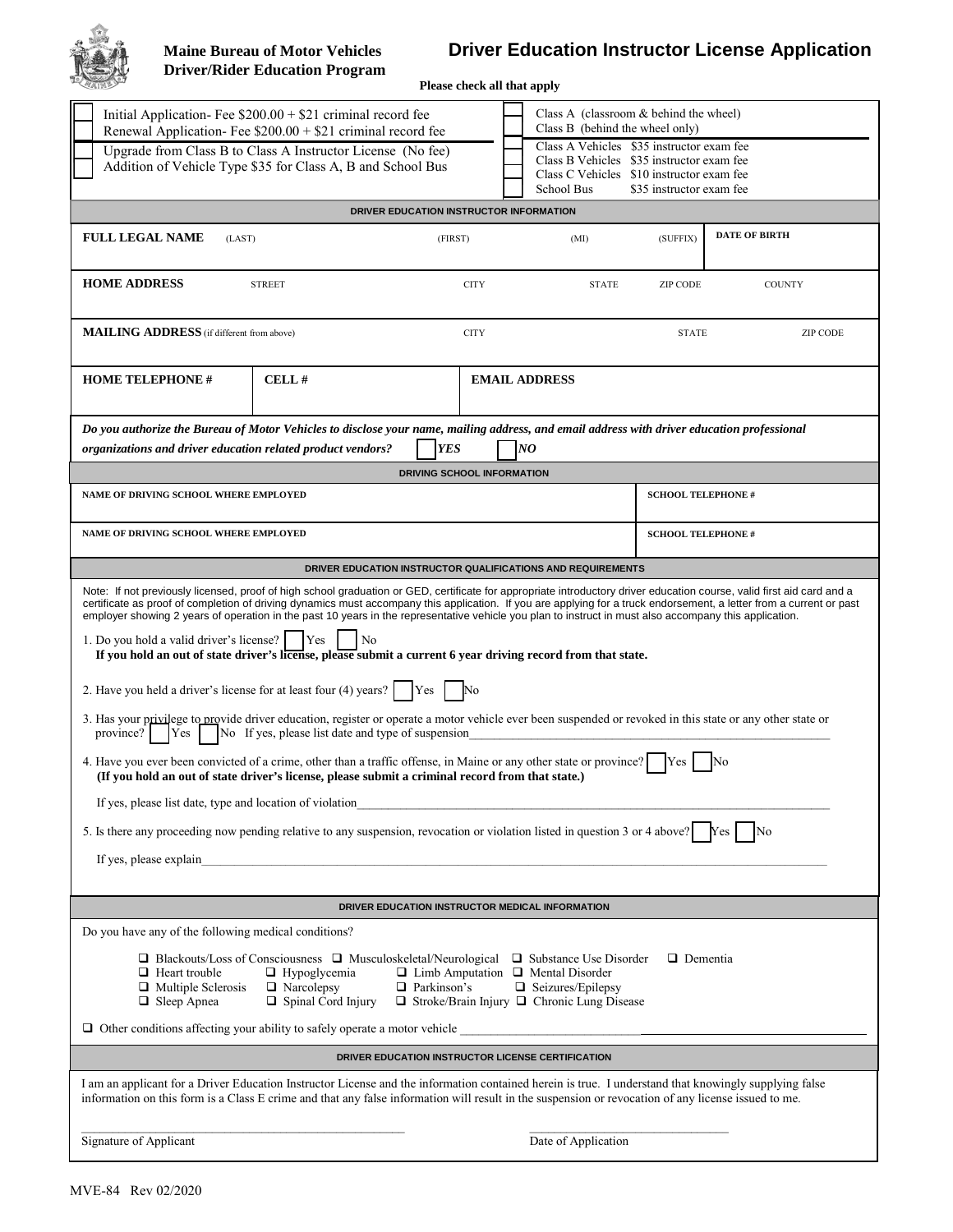# **APPLICATION INFORMATION AND INSTRUCTIONS**

# Types of Driver Education Instructor Licenses and Endorsements

- A Class A license authorizes a person to teach both the classroom and behind-the-wheel phases of driver education, private lessons to individuals with a permit or license and when authorized, to provide digital instruction for passenger type vehicle (Class C vehicles) when employed by a Class A driver education school.
- ◆ A Class B license authorizes a person to teach the behind the wheel phase of driver education when employed by a Class A driver education school. It also authorizes a person to teach private lessons to individuals who hold a valid permit or license for passenger type vehicles (Class C vehicles) when employed by a Class A or B driver education school.
- A truck driver education endorsement to a Class A license entitles a person to teach classroom, behind-the-wheel and range (off street) and when authorized, to provide digital instruction in driver education for commercial motor vehicles (Class A and/or Class B vehicles) when employed by a Class A driver education school.
- A truck driver education endorsement to a Class B license entitles a person to teach **only** the behind-the-wheel and range phases of driver education for commercial motor vehicles (Class A and/or Class B vehicles) when employed by a Class A driver education school. It also authorizes a person to teach private lessons to individuals who hold a valid permit or license for commercial vehicles when employed by a Class A or Class B school.

## Exemption from License Fee

You are exempt from the license fee if you are a driver education instructor who is employed by and providing driver education only in a public secondary school, approved private secondary school, applied technology center or region, or an adult education program that offers driver education. No fee can be charged to your students **and** your students must be given course credit towards graduation. If you qualify for a fee exemption you may **only** provide driver education while employed by an exempt from fee driver education school. If you are exempt from the instructor license fee, you are still required to submit the exam fee and criminal background fee.

#### **Find the section below that applies to the license for which you are applying. Submit all required documents with completed application.**

## **An initial instructor license applicant**

- Check/money order made payable to the Secretary of State or complete credit/debit section on next page.
- ◆ Copy of high school diploma or equivalent.<br>◆ Copy of valid first aid card.
- Copy of valid first aid card.
- Copy of driving dynamics certificate taken within the past year.
- Copy of certificate of completion from the appropriate Introductory Course in Driver Education. (within the past three years)
- CR-24 Medical Evaluation form if you checked off anything in the Instructor Medical Information section on page 1.
- If you are applying for a commercial vehicle instructor license, please provide a letter on letterhead from a current or past employer showing 2 years of experience in the past 10 years operating the class of vehicle you plan to teach in. The letter must have your name, dates of employment and the class of vehicle you operated.
- If you do not hold a Maine driver's license you must submit a current copy of a 6 year driving record from the state you hold a valid driver's license.
- If you hold an out of state driver's license please submit a current copy of your criminal background from that state. (Record must show at least the previous 10 years)

#### **A renewal instructor license applicant**

- Check/money order made payable to the Secretary of State or complete credit/debit section on next page.
- ◆ Copy of Proof of Teaching form verifying you taught the required hours in the classroom and/or behind-the-wheel.<br>◆ Copy of certificates verifying proof of attendance of at least 16 hours of continued education.
- Copy of certificates verifying proof of attendance of at least 16 hours of continued education.
- CR-24 Medical Evaluation form if you checked off anything in the Instructor Medical Information section on page 1.
- If you do not hold a Maine driver's license you must submit a current copy of a 6 year driving record from the state you hold a valid driver's license.
- ◆ If you hold an out of state driver's license please submit a current copy of your criminal background from that state. (Record must show at least the previous 10 years)

#### **An upgrade instructor license applicant**

Copy of certificate of completion from the appropriate Introductory Course in Driver Education. (within the past three years)

# **Addition of vehicle type**

- Check/money order made payable to the Secretary of State or complete credit/debit section on next page for exam fee.
- If you are applying for a commercial vehicle instructor license, please provide a letter on letterhead from a current or past employer showing 2 years of experience operating the class of vehicle you plan to teach in. The letter must have your name, dates of employment and the class of vehicle you operated.
- Copy of certificate of completion from the appropriate Introductory Course in Driver Education. (within the past three years, if applicable)

#### **If you have any questions, please contact the Driver/Rider Education Program at 624-9000 ext. 52128.**

Your application will be reviewed by the Bureau of Motor Vehicles, Driver Education Program to determine whether you meet the licensing requirements. If your application is approved, you will be issued a driver education instructor license which will be mailed to you. Your license will expire two years from the date it is issued. Teaching driver education without a valid license is a Class E crime.

Once you are issued a Driver Education Instructor License it is your responsibility to notify the Bureau of Motor Vehicles, Driver Education Program in writing of any change in information on the instructor license application (e.g., change of name, address, phone number, driving record, criminal record and health). All correspondence and renewal notices will be sent to licensee's last known address on file with the Bureau of Motor Vehicles, Driver Education Program.

Please submit the application, fee and all required documents via email to *Driver.Education@Maine.gov*, fax to 207-624-9158 or make your check or money order payable to the Secretary of State and mail to the address below:

**Secretary of State BMV-Driver/Rider Education Program #29 State House Station Augusta, Maine 04333**